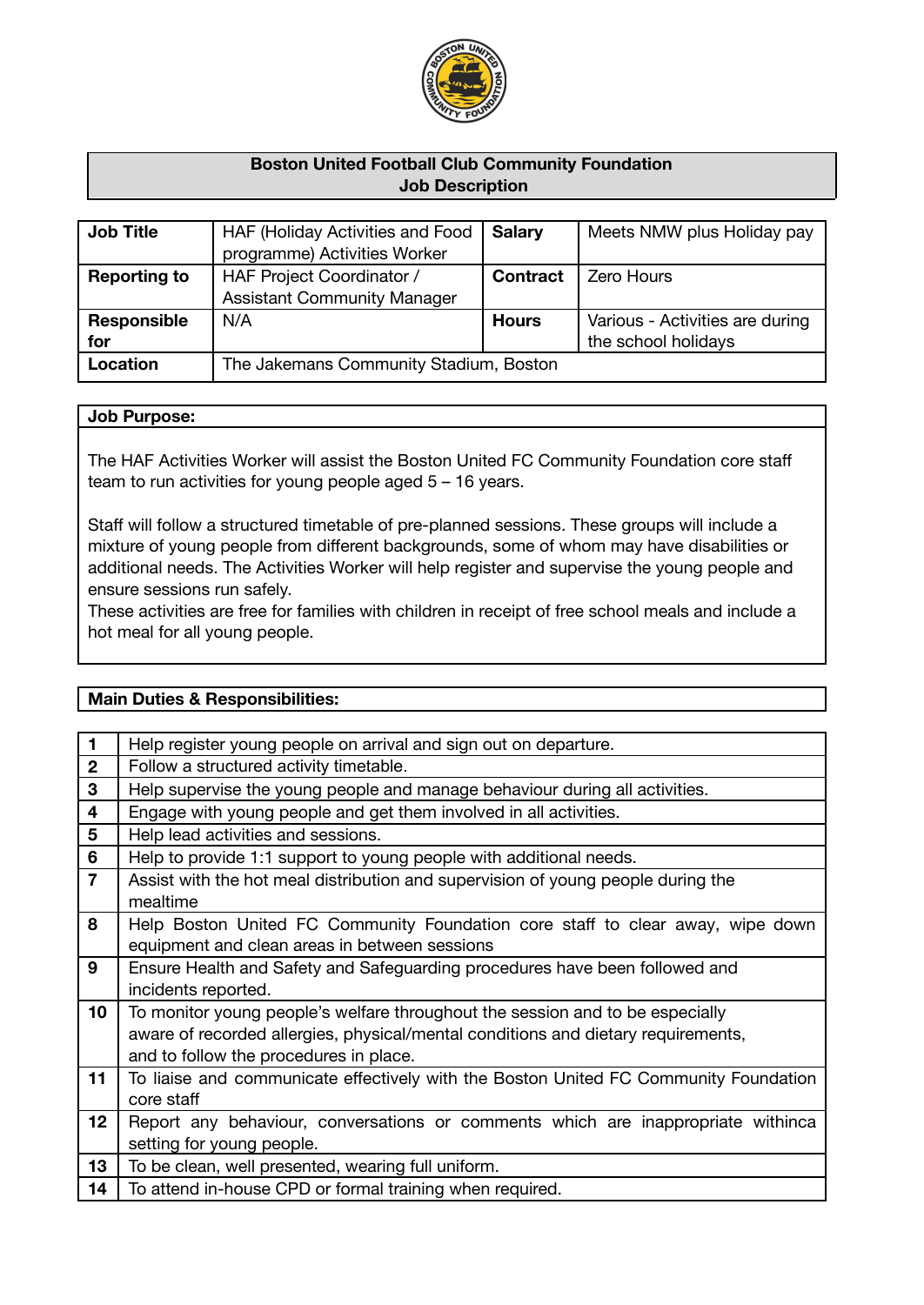

| <b>Personal Specification</b>                                                                                                                                            |                  |                  |
|--------------------------------------------------------------------------------------------------------------------------------------------------------------------------|------------------|------------------|
|                                                                                                                                                                          | <b>Essential</b> | <b>Desirable</b> |
| <b>Qualifications</b>                                                                                                                                                    |                  |                  |
| A recognised sports coaching, sports leadership, childcare, or                                                                                                           |                  |                  |
| teaching/teaching assistant qualification                                                                                                                                | V                |                  |
| Valid First Aid Certificate                                                                                                                                              | V                |                  |
| <b>Valid Safeguarding Certificate</b>                                                                                                                                    |                  |                  |
| <b>Valid Enhanced DBS Check</b>                                                                                                                                          | V                |                  |
|                                                                                                                                                                          |                  |                  |
| <b>Knowledge and Experience</b>                                                                                                                                          |                  |                  |
| Experience of working with children in a school or community setting                                                                                                     | V                |                  |
| Working with or caring for pupils of relevant age                                                                                                                        |                  |                  |
| Understanding of relevant policies/codes of practice and awareness<br>of relevant legislation.                                                                           |                  |                  |
| Commitment to and understanding of Equal Opportunities                                                                                                                   | V                |                  |
|                                                                                                                                                                          |                  |                  |
| <b>Skills and Abilities</b>                                                                                                                                              |                  |                  |
| Confidence in dealing with young people, maintaining discipline and<br>motivation.                                                                                       | V                |                  |
| Good communications skills                                                                                                                                               |                  |                  |
| Ability to self-evaluate learning needs and actively seek learning<br>opportunities.                                                                                     |                  |                  |
| Hard-working and takes pride in the job                                                                                                                                  |                  |                  |
| Willingness to complete any training required for the role                                                                                                               |                  |                  |
| Ability to relate well to young people and adults.                                                                                                                       |                  |                  |
| Displays commitment to the protection and safeguarding of children<br>and young people.                                                                                  | V                |                  |
| Ability to comply with policies and procedures relating to child<br>protection, health, safety and security, confidentiality, data protection<br>and equal opportunities |                  |                  |
| Ability to promote and maintain the integrity and reputation of Boston<br>United Football Club, Boston United Community Foundation                                       | V                |                  |
| <b>Other</b>                                                                                                                                                             |                  |                  |
| Must satisfy relevant pre-employment checks including two                                                                                                                |                  |                  |
| satisfactory references and Enhanced DBS Check.                                                                                                                          | V                |                  |
| To hold a current full driving licence                                                                                                                                   |                  |                  |
| Must be able to recognise discrimination in its many forms and adhere<br>to the BUFCCF equality & diversity policies.                                                    |                  |                  |